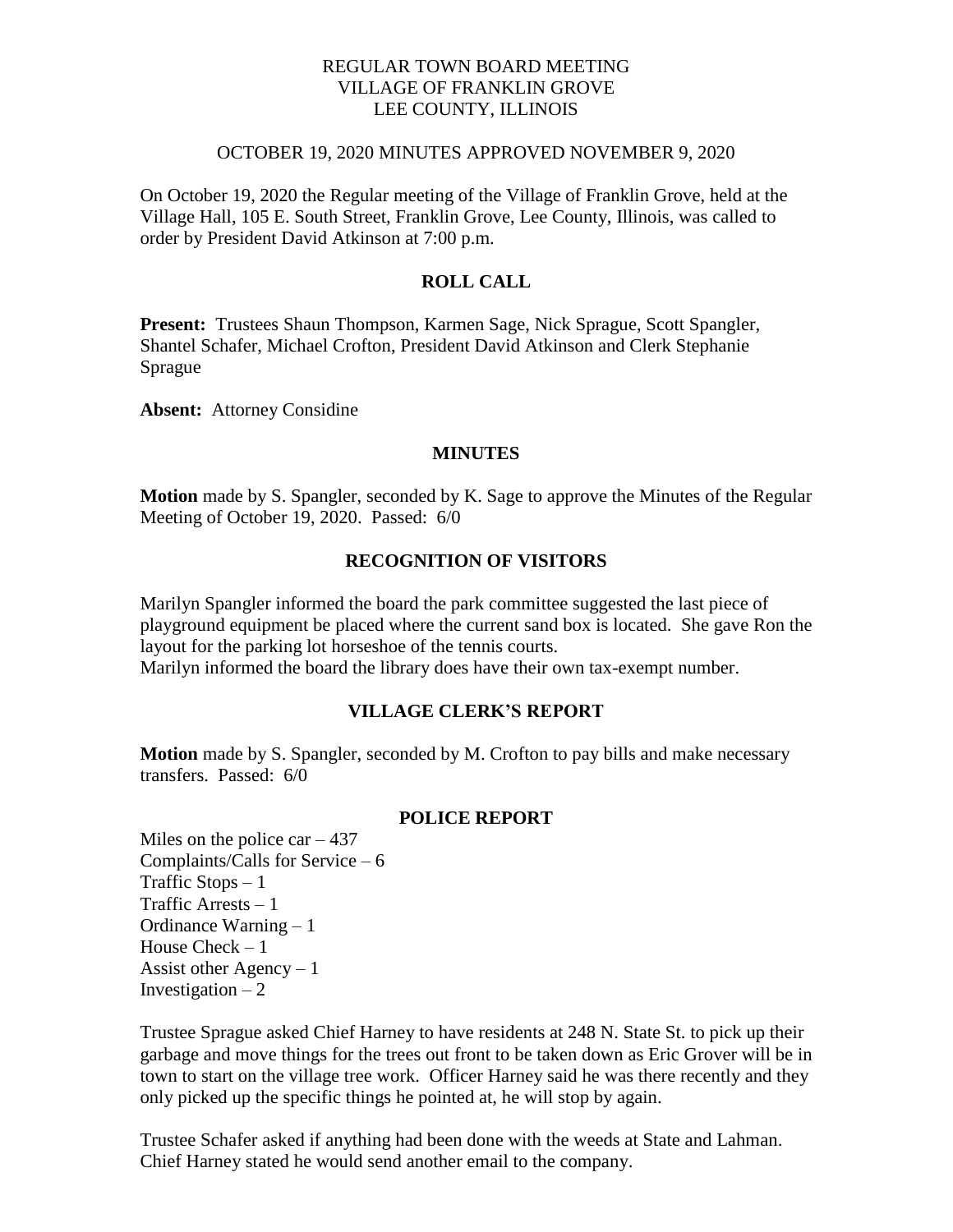# **LEGAL ISSUES (Attorney Considine)**

None

# **GENERAL ISSUES**

Trustee Spangler stated regarding the compensation for board members, the majority of the increase should be added to meeting attendance.

**Motion** made by N. Sprague, seconded by S. Thompson to increase Trustee, Clerk/Treasurer and Mayor compensation: Trustees - \$700 annually plus \$150/regular meeting attended (was \$600 annually plus \$80/regular meeting attended, \$10 special meeting attendance will remain the same) Clerk/Treasurer - \$16,000 annually (was \$13,500 annually) Mayor - \$3,900 annually plus \$300 Police Commissioner and \$300 Liquor Commissioner (was \$3,600 annually plus \$300 Police Commissioner and \$300 Liquor Commissioner)

Passed: 5/1 (nay vote by M. Crofton)

# C**OMMITTEE REPORTS**

# **STREETS & ALLEYS**

(N. Sprague Chairman)

President Atkinson stated the ally behind village hall looks good, they believe Martin is supposed to be here in the next week or two.

Trustee Sprague informed the board we have 10 trees to plant at Atlasta Park.

# **WATER & SEWER**

(M. Crofton Chairman)

Trustee Crofton advised there are problems with the digester. He stated it seems some pumps and tap tool have disappeared.

Brandon Hudson has a leak at the service, the tree on his property needs to be taken down to get at the shut off.

President Atkinson stated Roger Warrenfeltz has been helping out a lot at the plant and he said Dan Hoffman is doing a great job.

# **COMMUNITY DEVELOPMENT**

(S. Schafer Chairman)

Trustee Schafer asked if there has been any word regarding the water line at the school field. Ron Miller stated he has heard from Tim and Tiffany and they are supposed to meet to discuss water line/meter placement.